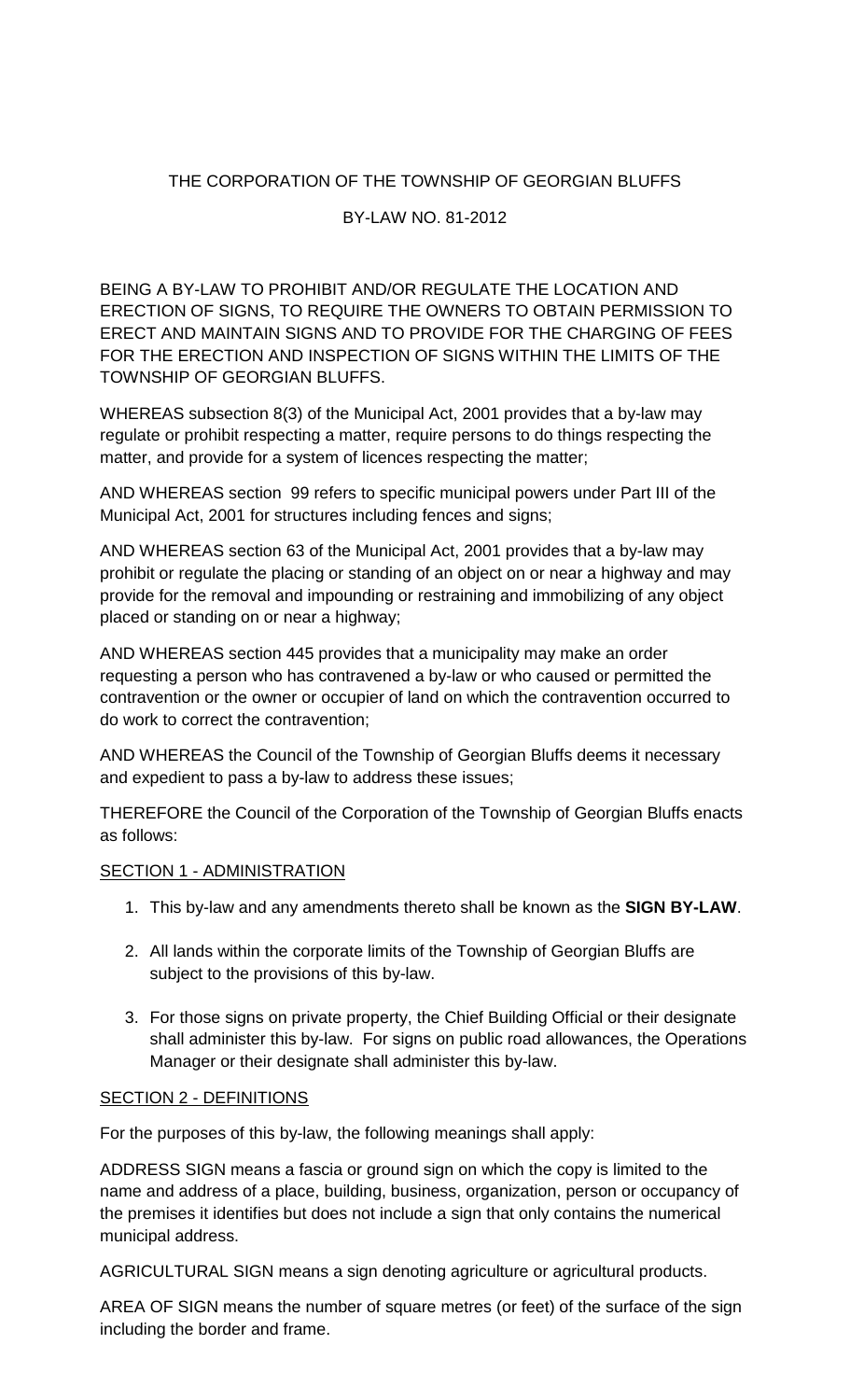BANNER means a sign or advertising device made from cloth, plastic or a similar lightweight non-rigid material.

BILLBOARD SIGN means an outdoor sign that advertises events or goods, products or services that are not sold or offered on the property where the sign is located and is either single faced or double faced.

BUILDING FAÇADE means an exterior building wall facing a road allowance and any other building wall which does not face a road allowance but through which the main entrance for the public passes or which faces a parking lot.

CANOPY STRUCTURE means an open air structure over the top of gas pumps, the pump island and the adjacent service stall.

CONSTRUCTION SITE/CONTRACTOR SIGN means a temporary sign identifying the name and nature of a contractor or subcontractor working on any particular site.

COPY means the graphic content of a sign surface in either permanent or removable letter, pictorial, symbolic or numeric form.

CORNER SIGN means a sign located at the intersection of more than one (1) road allowance.

ELECTION SIGN means a sign advertising, promoting or relating to the election of a political party candidate for public office in a federal, provincial or municipal election or an authorized question on the ballot.

ERECT means to build, construct, place, reconstruct, alter or relocate and shall include any preliminary physical operation such as grading, piling, filling, structurally altering, making an addition, deletion, enlargement or extension, but a change in the message of a sign shall not constitute an alteration so as to require a sign permit unless the sign frame or part thereof is changed, moved or removed.

FASCIA SIGN means a sign attached to, marked or inscribed on, erected or placed horizontally parallel to a building fascia or supported by or through a building fascia.

GARAGE SALE SIGN means a sign advertising the sale of personal merchandise in a private sale held on a property zoned residential.

HEIGHT, CLEAR means the distance between the highest elevation of the ground beneath a sign and the lowest point of the sign.

HEIGHT OF SIGN means the actual distance from the finished grade to the highest point of the sign.

LOT means a parcel or tract of land which is held under separate ownership from adjacent lands according to the registration thereof in the Land Titles Office or is a whole lot on a registered plan.

LOT, CORNER means a lot situated at the intersection of two or more streets, of which two adjacent street lines meet at an angle of not more than one hundred and thirty-five degrees. Where such adjacent street lines are curved, the angle of intersection of the adjacent street lines shall be deemed to be the angle formed by the intersection of tangents to the street lines drawn from the extremities of the adjacent lots, provided that the corner of the lot shall be deemed to be that point on the street line nearest to the point of intersection of the said tangents.

LOT, THROUGH means any interior lot having at least two (2) street lines.

OPEN HOUSE SIGN means a temporary portable sign intended to direct traffic to a residence for sale or lease.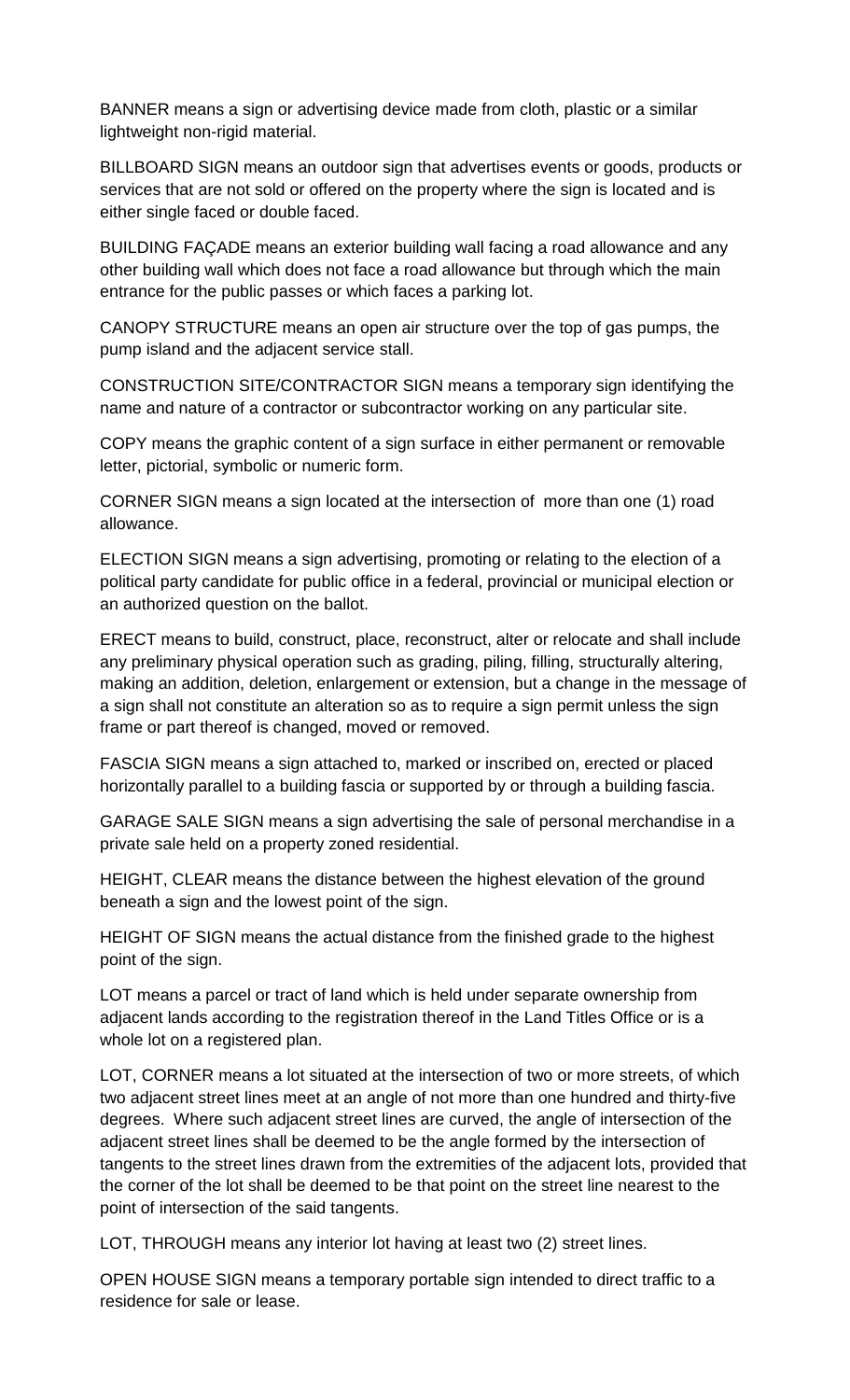PERSON means any human being, association, chartered organization, firm, partnership, corporation, agent or trustee and the heirs, executors or other legal representatives of a person to whom the context can apply according to law.

PORTABLE SIGN means a single or double faced accessory or non-accessory sign which is positioned without a permanent means of anchorage to the ground which shall be permitted only as a temporary sign.

REAL ESTATE SIGN means a sign that advertises property or premises for sale, lease or rent.

REPAIR OR MAINTENANCE means anything done to preserve the condition of a sign or to prevent the deterioration of the sign and includes the restoration of a sign.

SIGN means a display board, screen, cloth or structure having characters, letters or illustrations applied thereto or displayed thereon, in any manner and includes a sign within a building that is visible from a street and the posting or painting of an advertisement or notice on any building or structure.

SIGHT TRIANGLE means a triangular-shaped area formed by measuring from the point of intersection of lot lines abutting a road allowance on a corner lot a distance of nine (9) metres along each such lot line abutting and joining such points with a straight line. Where the point of intersection of the said streets constitutes an arc, the point of intersection shall be determined in accordance with the definition of "lot corner" in this By-law.

STREET means a highway as defined in the Municipal Act, 2001 and includes the travelled and non-travelled portions of a road allowance.

TEMPORARY SIGN means a portable sign that can be placed on a property for up to six (6) months.

TRAFFIC SIGN means a sign, marking or device placed for the purpose of regulating or prohibiting traffic.

UNSAFE when used with respect to a sign or sign structure means a condition that is or could be hazardous.

VISUAL OBSTRUCTION means a sign which when so erected impairs the views of the public as may be determined by the Township.

WALL SIGN means a sign which is attached directly to or is part of a building façade.

## SECTION 3 - GENERAL PROVISIONS

- a) No person shall erect, display alter or allow the erection, display or alteration of any sign within the Township on publicly or privately owned property without obtaining a permit under this By-law save and except the provisions of Section 4.
- b) Except for an official sign or a sign otherwise permitted in this By-law or authorized by the Township, no person shall erect any sign on, over, partly on or over a road allowance.
- c) No person shall erect any sign that forms a visual obstruction to and from any vehicular traffic ingress or egress point onto a street.
- d) No person shall erect any sign, which hides from view any traffic control signal or sign or which directs a glare of light towards a street which would have the effect of impeding a motorist's visibility.
- e) No person shall erect a sign in a location which may interfere with or damage any above or below ground municipal or utility services which have been lawfully placed at the location or on a tree or Township property.
- f) No person shall erect or maintain any sign which is not in good condition or in a good state of repair and where any sign is not maintained in a safe condition or in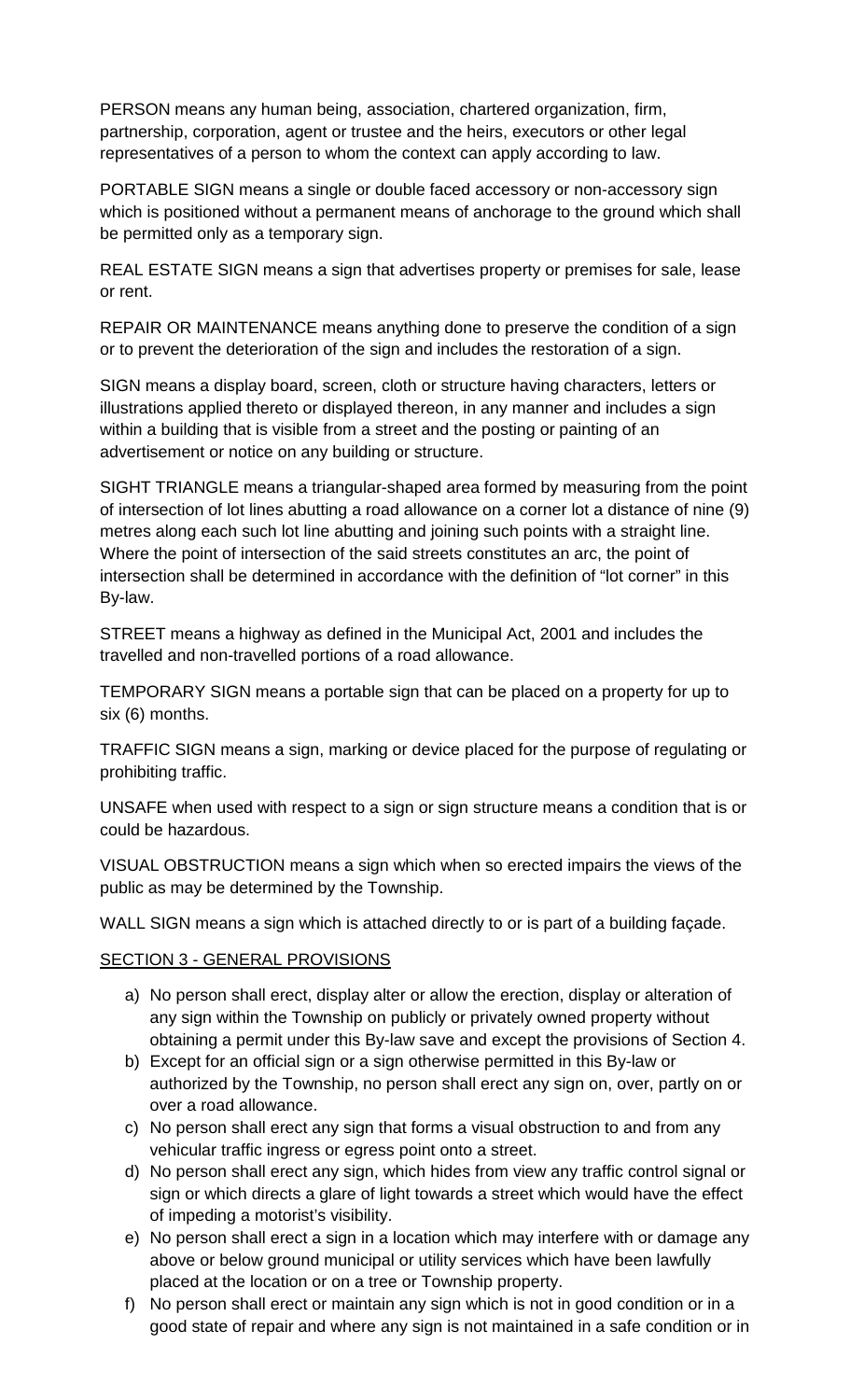a good state of repair in the sole opinion of the Township of Georgian Bluffs, the owner of such sign shall forthwith upgrade the said sign to a safe condition or a good state of repair or otherwise remove the said sign.

- g) No person shall attach, affix or display any sign or advertising device on a vehicle or trailer which is parked or located for the primary purpose of displaying said sign or advertising device.
- h) No person shall attach, affix or display any sign or advertising device on a tree on publicly owned property.
- i) Illumination shall be subdued in a manner not to interfere with the visual enjoyment of any neighbouring properties.
- j) On any corner lot, within the sight triangle, no person shall erect a corner sign that exceeds 0.75 metres in height.

# SECTION 4 - SIGNS NOT REQUIRING A SIGN PERMIT

Notwithstanding Section 3, a sign permit is not required for the following signs and all such signs shall comply with all other requirements of this By-law. No person shall erect signs under this section except that meet the following criteria:

- a) official signs or signs pertaining exclusively to public safety;
- b) election signs erected in accordance with Section 2 and to be placed within two months prior to an election (or as permitted by election rules) and every person shall remove election signs two weeks after an election;
- c) a non-illuminated trespassing, safety or other warning sign that does not exceed 0.5 square metres in sign area;
- d) an address sign bearing the occupants name and/or address not exceeding 1.0 square metres in sign area;
- e) municipal address mounted on buildings or as a free standing sign on any lot;
- f) signs advertising commercial or industrial establishments which are affixed to or form part of a building façade, wall or fascia that do not project more than 0.45 metres;
- g) No person shall erect an agricultural sign exceeding 1.0 square metres unless located on an agricultural structure in which case there will be no size limitation;
- h) a sign of governmental authority;
- i) traffic control devices and signs on travelled and non-travelled portions of streets by or for the Corporation of the Township of Georgian Bluffs, the County of Grey or the Province of Ontario;
- j) a construction site sign on an active construction site in all zones in accordance with Section 2.
- k) a real estate sign in accordance with Section 2.
- l) a garage sale sign in accordance with Section 2.
- m) an open house directional sign in accordance with Section 2.
- n) a banner installed by the Township
- o) a construction site sign for a contractor undertaking landscaping, home repairs or renovations, provided such a sign is erected no more than 2 days prior to the commencement of the project and every person shall remove the sign from the property immediately after the project is completed;
- p) a fundraising sign for a charitable or non-profit organization provided only one sign is erected per lot frontage and the sign is erected only for the duration of the event and is located on the property used by the organization. Every person shall remove the sign from the property immediately after the event is completed;
- q) a canopy sign placed on a canopy structure.

## SECTION 5 - SIGN PERMITS

a) All signs shall comply with all other applicable Township By-laws and all other applicable law. All signs shall be erected and designed in accordance with the requirements of the Ontario Building Code Act as amended.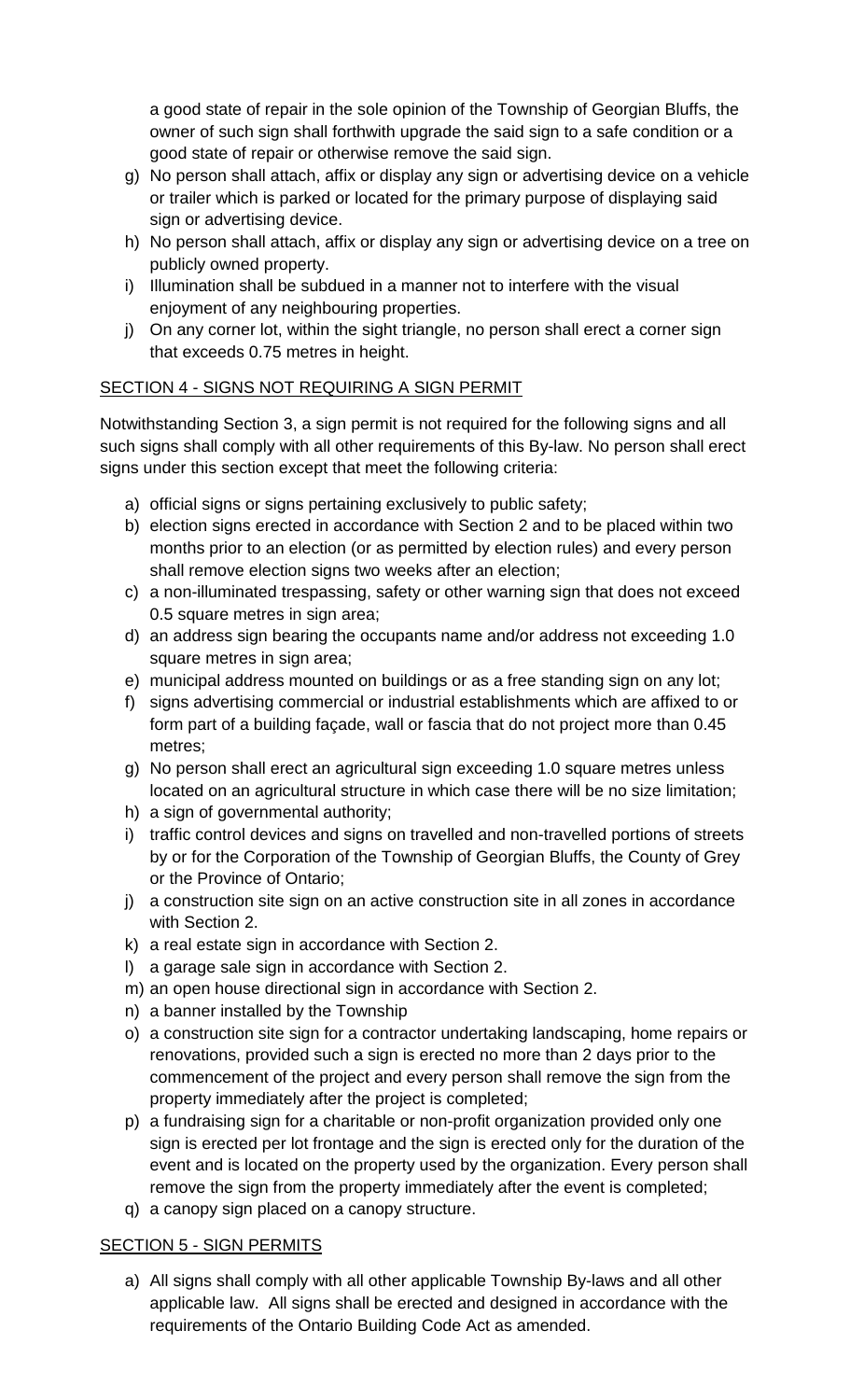- b) Applicant for a sign permit shall complete a sign permit application provided by the Building Department of the Township of Georgian Bluffs, submit all necessary plans and drawings and pay all applicable fees as set out in the current Township of Georgian Bluffs Fees & Charges By-law.
- c) Any application for sign placement on property abutting a provincial highway must be accompanied by an approved MTO sign permit.
- d) Where the sign permit application meets all of the requirements of this By-law and any other applicable laws, a sign permit shall be promptly issued by the Chief Building Official or his/her designate. If the matters mentioned in any application or if the drawings, specifications of plan of survey submitted with the application indicate that the work will not comply in all respects with the provisions of this By-law and other applicable law, the Chief Building Official shall refuse to issue a permit.

# SECTION 6 - REGULATIONS PERTAINING TO THE LOCATION OF SIGNS

No person shall erect or permit the erection of a sign except in compliance with the following conditions:

- a) No sign shall extend over any lot line including over any street line.
- b) Portable signs shall not be located within 2.0 metres of any lot line or street line.
- c) Temporary signs are permitted for up to six (6) months and thereafter shall be immediately removed.
- d) MTO permits are required to accompany the application on property located on a provincial highway.
- e) County setbacks must be maintained on property located on a county road.

# SECTION 7 - SIGN PERMIT INFORMATION

All plans and drawings accompanying a sign permit application shall contain the following:

- a) a site plan drawn to scale showing all measurements
- b) type of sign (billboard, pylon, portable, temporary etc)
- c) the owner, applicant, municipal address and legal description of the property
- d) the existing and/or proposed use of the property
- e) the area and zoning of the property
- f) the location of all buildings, parking areas and entrances on or within one hundred (100) metres of the property.
- g) the location of the proposed sign including the setback of the proposed sign from the property line(s)
- h) details of the sign drawn to scale, including dimensions, clear height, materials, colours, copy, graphics, area of sign and any other information as may be required to determine compliance with this by-law
- i) other information as determined by the Chief Building Official with respect to the support structure including architectural and structural drawings as may be necessary to determine if the structure is capable under the Ontario Building Code of supporting the sign or advertising device.
- j) authorization of the owner of the property on which the sign is to be erected or displayed.

## SECTION 8 - EXPIRATION OF A SIGN PERMIT

The permit shall expire six (6) months from the date of issuance if construction has not yet commenced.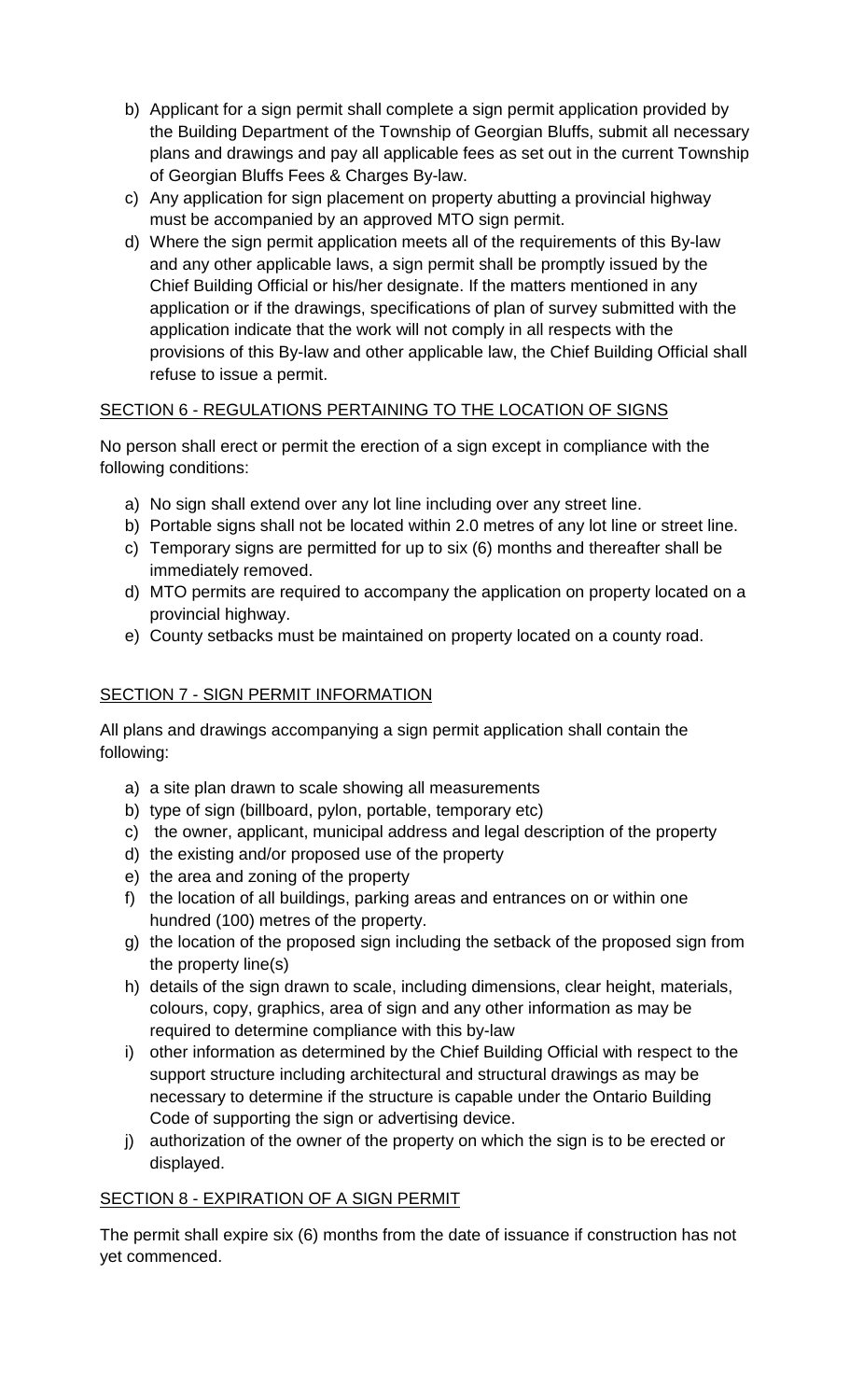## SECTION 9 - RENEWAL OF A SIGN PERMIT

Where a permit has been issued and before it has expired, an application may be made to extend the permit for one further period of six (6) months at no additional charge except in the case of temporary signs, which are not renewable.

## SECTION 10 - PENALTY

Any person who contravenes or fails to comply with any of the provisions of this by-law shall be guilty of an offence and shall be liable to the fines and penalties as set out in Schedule 'A' and s. 61 of the Provincial Offenses Act, R.S.O. Each day of contravention shall constitute a separate offence.

## SECTION 11 - VALIDITY

If any provision of this by-law is for any reason declared by a court of competent jurisdiction to be invalid, the same shall not affect the validity of the by-law as a whole, or any part thereof other than the provision so declared to be invalid and it is hereby declared to be the intention that all the remaining provisions of this by-law shall continue to be in full force and effect until repealed not withstanding that one or more provisions shall have been declared to be invalid.

This by-law rescinds all previous or existing by-laws of the former Township of Georgian Bluffs on issues covered by this by-law or contrary to the opinion of this by-law.

This by-law shall come into force and effect upon final passing thereof and shall remain in force until repealed by Council.

Read a first and second time this 19<sup>th</sup> day of December, 2012.

Read a third time and finally passed this 19<sup>th</sup> day of December, 2012.

\_\_\_\_\_\_\_\_\_\_\_\_\_\_\_\_\_\_\_\_\_\_\_\_ \_\_\_\_\_\_\_\_\_\_\_\_\_\_\_\_\_\_\_\_\_\_

Mayor **Clerk** 

Alan Barfoot **Bruce Hoffman**